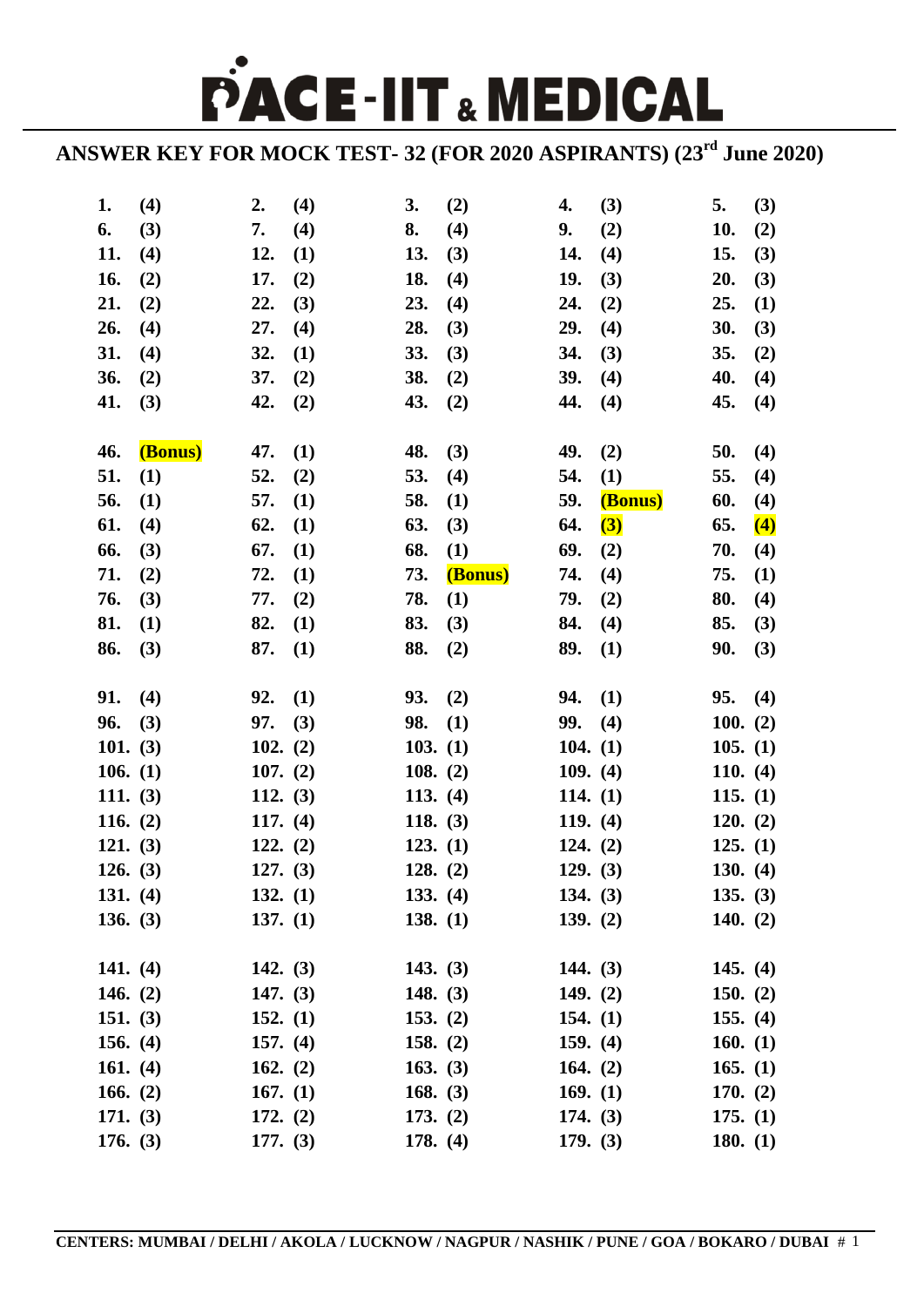- (4) Unit is ampere per metre  $1.$
- Correct option is (4)  $2.$ **Solution:**

$$
v_{\text{max}} = \frac{a_1 a_2}{a_1 + a_2} t = \frac{2 \times 3}{2 + 3} \times 10 = 12 \text{ m/s}
$$

Answer (2)  $3.$ 

$$
-6
$$
\n
$$
-6
$$
\n
$$
-5
$$
\n
$$
3
$$
\n
$$
9 + 1 = 10 \text{ m}
$$

Answer (3) 4.

$$
y=0 \Rightarrow t=\frac{4}{6}
$$

$$
R = \frac{16}{6} = \frac{8}{3} \,\mathrm{m}
$$

 $5<sub>1</sub>$ Answer (3)

$$
a_t = 6 \text{ m/s}^2
$$

$$
a_c = \frac{v^2}{R} = \frac{(6t)^2}{R} = \frac{144}{18} = 8 \text{ m/s}^2
$$

$$
a = \sqrt{6^2 + 8^2} = 10 \text{ m/s}^2
$$

- 6. Answer (3)
- Power  $\propto v^3$
- Answer (4)  $7<sub>1</sub>$

$$
F_{\text{max}} = \frac{\mu m_2 g}{m_1} (m_1 + m_2)
$$

$$
= \frac{5}{3} (30 + 10) = \frac{200}{3} N
$$

8. Answer (4)

$$
\omega^2 R \leq g\mu
$$

$$
\therefore T \geq 2\sqrt{\frac{R}{g\mu}} \qquad \therefore T \geq 2\pi
$$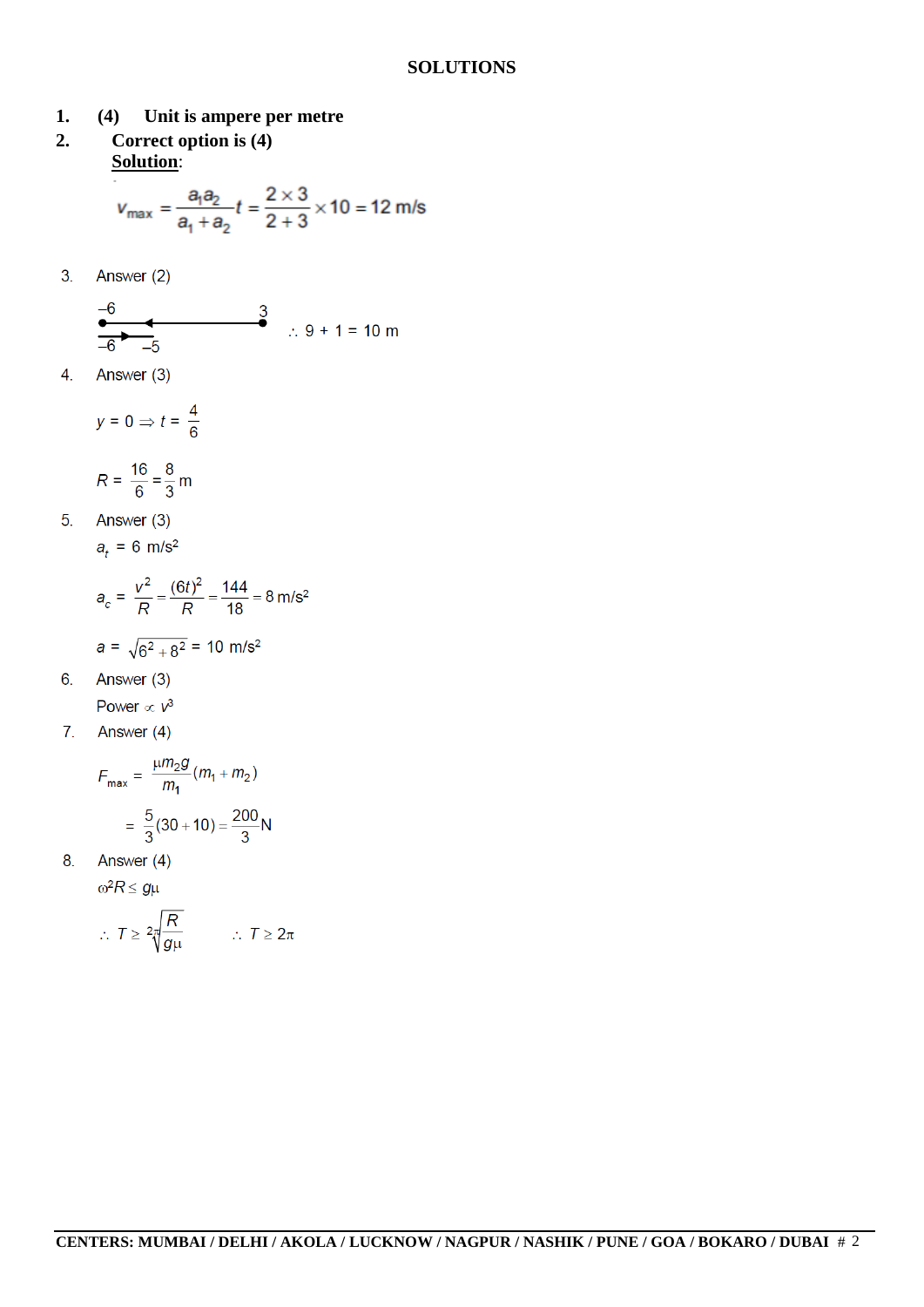9. Answer (2)

$$
K = \frac{p^2}{2m} \Rightarrow \frac{K_2}{K_1} = \frac{m_1}{m_2}
$$

10. Answer (2)

$$
a = \frac{g\sin\theta}{\frac{I_{cm}}{MR^2} + 1} = \frac{5}{7}g\sin\theta = \frac{25}{7}m/s^2
$$

- 11. Answer  $(4)$
- 12. Answer (1)

$$
50\% \times 75 \text{ cm} \times \frac{40}{3} = 5 \text{ m}
$$

13. Answer (3)

$$
\frac{x}{4} = \frac{1}{\sqrt{2}-1} \Rightarrow x = 10 \text{ min}
$$

**14.** Correct option is (4)

### **Solution**:

If projected velocity is less than escape velocity  $v_{projected} = \frac{v_{esc}}{n} (n > 1)$  $v_{\text{projected}} = \frac{v_{\text{esc}}}{\sqrt{n}} \quad (n > 1)$ n  $t = \frac{V_{\text{esc}}}{V_{\text{esc}}}(n > 1)$  then the maximum height attained by the body above the surface of the earth R

is 
$$
h = \frac{R}{n^2 - 1}
$$

In the given question, projected velocity is  
\n
$$
v = \sqrt{gR} = \frac{\sqrt{2gR}}{\sqrt{2}} = \frac{v_{esc}}{\sqrt{2}} = \frac{v_{esc}}{n}, n = \sqrt{2}
$$

Therefore, maximum height attained by the body is<br>  $h = \frac{R}{(R_1 - R_2)^2} = \frac{R}{(R_1 - R_2)^2} = R$ 

$$
h = \frac{R}{n^2 - 1} = \frac{R}{(\sqrt{2})^2 - 1} = R
$$

15. Answer (3)

Volume flow rate  $\propto \frac{R^4}{I}$ 

16. Answer (2)

 $(\alpha_1 - \alpha_2) \Delta\theta \times 100 = 10^{-5} \times 20 \times 100 = 0.02\%$ 

- 17. Answer (2)
- 18. Answer (4)
- 19. Answer (3)

$$
x = \frac{\frac{3R}{4}}{(21-1)} = \frac{3R}{80}
$$

# 18. **Correct option is (4) Solution**:

 $\overline{P} V^{-1} = constant$  $P V^x = constant$ Here,  $x = -1$ Molar specific heat constant in polytropic process is  $C = C_V + R / (1 - x)$  $C = (5R/2) + (R/2)$  $C = 3R$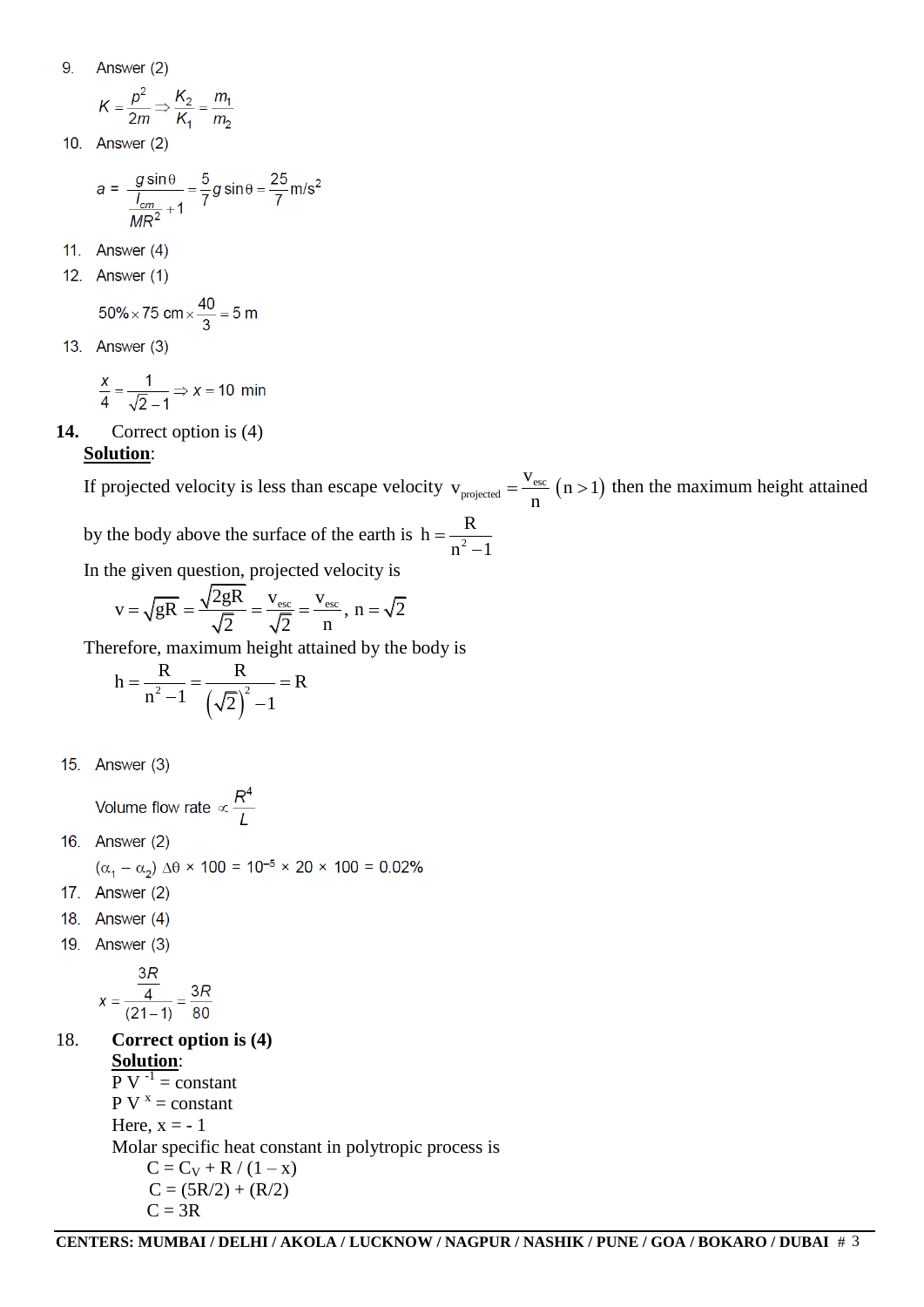19. Answer (3)

$$
x = \frac{\frac{3R}{4}}{(21-1)} = \frac{3R}{80}
$$

20. Answer (3)

Maximum compression is twice the compression at equilibrium.

21. Answer  $(2)$ 

$$
1240\bigg(\frac{330+20}{330-20}\bigg)=1400\ Hz
$$

 $22.$ Correct option is (3) **Solution:** 

Answer (3)

$$
L_1 - L_2 = 10\log\frac{I_1}{I_2} = 10\log\frac{r_2^2}{r_1^2} = 10\log 4 = 20\log 2 = 20 \times 0.3 = 6\text{ dB}
$$

23. Answer  $(4)$ 

$$
A + A + \frac{A}{\sqrt{2}} = 2.7 \text{ cm}
$$

- 24. Answer (2)
- 25. Answer (1)

$$
T = 2\pi \sqrt{\frac{M}{dAg}}
$$

26. Answer (4)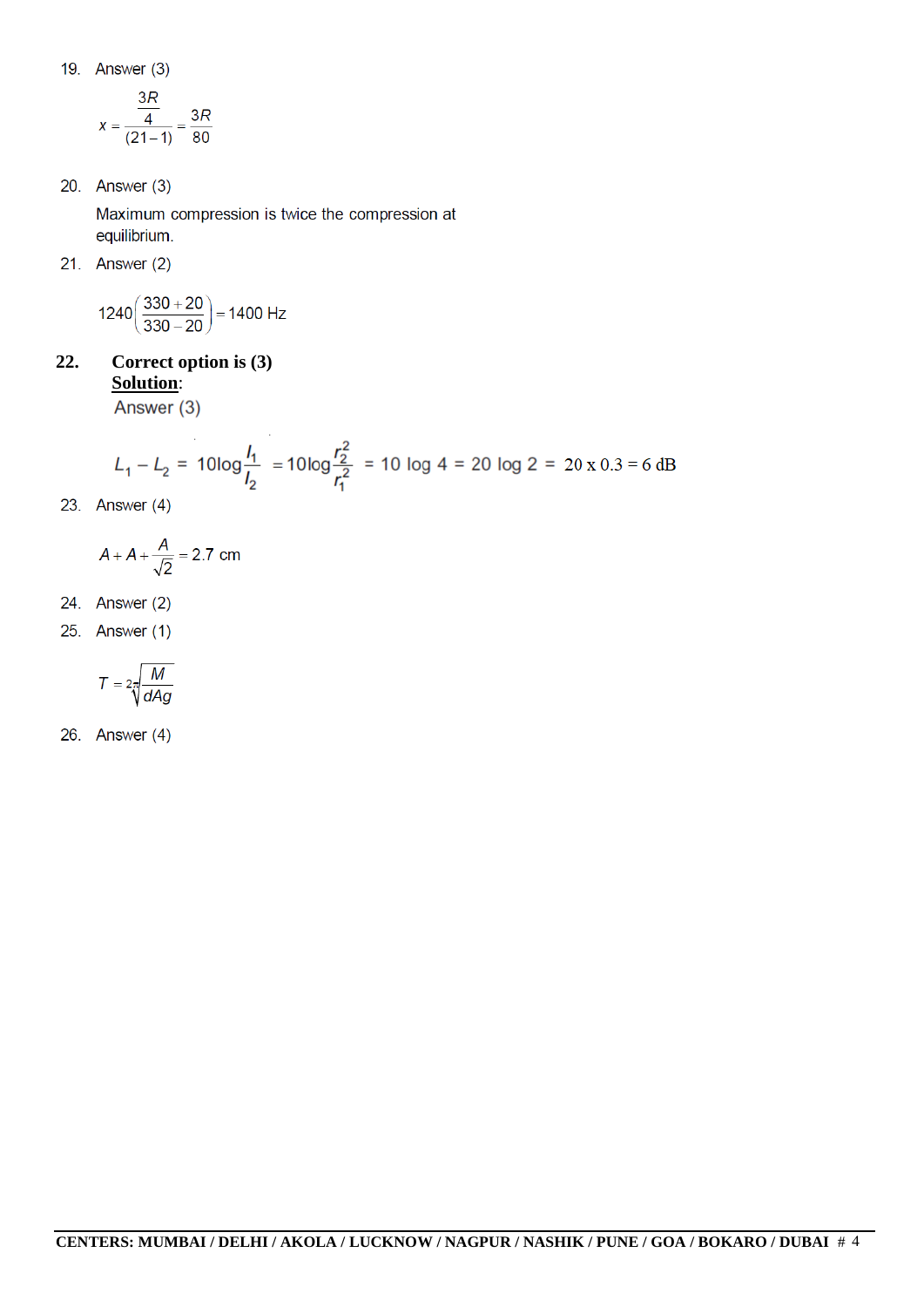#### 27. Answer  $(4)$

$$
E_x = \frac{-\partial V}{\partial x} = -y^2 z^3 = -(2)^2 (-1)^2 = 4
$$
  
\n
$$
E_y = \frac{-\partial V}{\partial y} = -x^2 y z^3 = -(1)^2 (2)(-1)^3 = 4
$$
  
\n
$$
E_z = \frac{-\partial V}{\partial z} = -xy^2 3z^2 = -(1)(2)^2 3(-1)^2 = -12
$$

28. Answer (3)

$$
U=\frac{1}{2}CV^2=\frac{1}{2}(2)(12)^2=144 \text{ }\mu\text{J}
$$

29. Answer  $(4)$ 

$$
\frac{x^2(200)}{(2x)^2(300)} = \frac{40W}{x} \Rightarrow x = 240 \text{ W}
$$

- 30. Answer (3)
- 31. Answer (4)
- 32. Answer (1)
- 33. Answer (3)

$$
F = iLB = \frac{B^2L^2v}{R}
$$

34. Answer (3)

$$
i = \frac{10}{5} = 2 \text{ A} \quad \therefore \ P = \sqrt{P}R = 2^2 \times 5 = 20 \text{ W}
$$

35. Answer (2)

$$
I_D = \varepsilon_0 \frac{d\phi_E}{dt} = \varepsilon_0 \frac{d}{dt} \left( \frac{V}{d} A \right) = C \cdot \frac{dV}{dt}
$$

$$
= 10 \times 200 = 2000 \ \mu A = 2 \ mA
$$

36. Answer (2)

$$
2\left[6+\frac{8}{\mu}\right] = 24 \Rightarrow \mu = \frac{8}{6} = \frac{4}{3}
$$

37. Answer (2)

$$
D = f_1 - f_2 = 30 \text{ cm}
$$

38. Answer (2)

$$
(1.40 - 1)5^{\circ} = (1.50 - 1)A \Rightarrow A = 4^{\circ}
$$

- 39. Answer (4)
- 40. Answer (4)

$$
(x + 1)520 = (x)780
$$
  $\Rightarrow x = \frac{520}{260} = 2$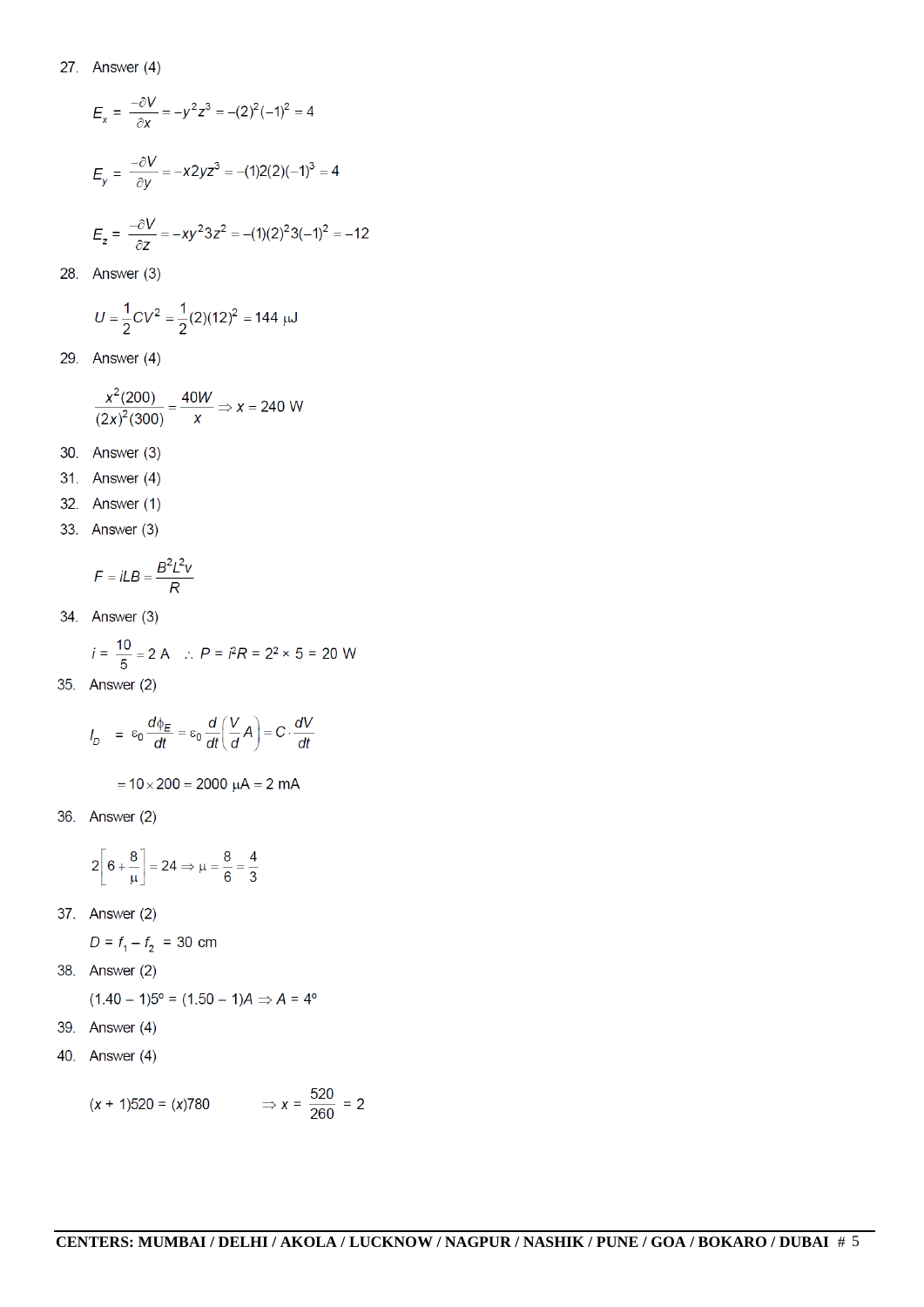#### 41. Answer (3)

Momentum =  $\frac{h}{\lambda}$ 

42. Answer (2)

$$
\frac{1}{\lambda} = RZ^2 \left[ \frac{1}{2^2} - \frac{1}{3^2} \right]
$$
  

$$
\frac{1}{x} = RZ^2 \left[ \frac{1}{4^2} - \frac{1}{3^2} \right]
$$
  

$$
\therefore \frac{x}{\lambda} = \frac{\frac{5}{36}}{\frac{8}{9}} = \frac{5}{32}
$$
  

$$
\therefore x = \frac{5\lambda}{32}
$$

43. Answer (2)

 $N_0 = 80\%$ 

 $N = 20%$ 

: time interval =  $2$  half lives =  $4$  years.

- 44. Answer (4)
- 45. Answer (4)

$$
z=\overline{\overline{x}y+x\overline{y}}
$$

46. (1)

In aqueous NaOH,  $C_5H_3 - CH_2Br$  readily undergoes ionization to form stable benzyl cation  $(C_6H_5-CH_2)$  and hence favours the progress of reaction by  $S_N^1$  mechanism.

47. (1)



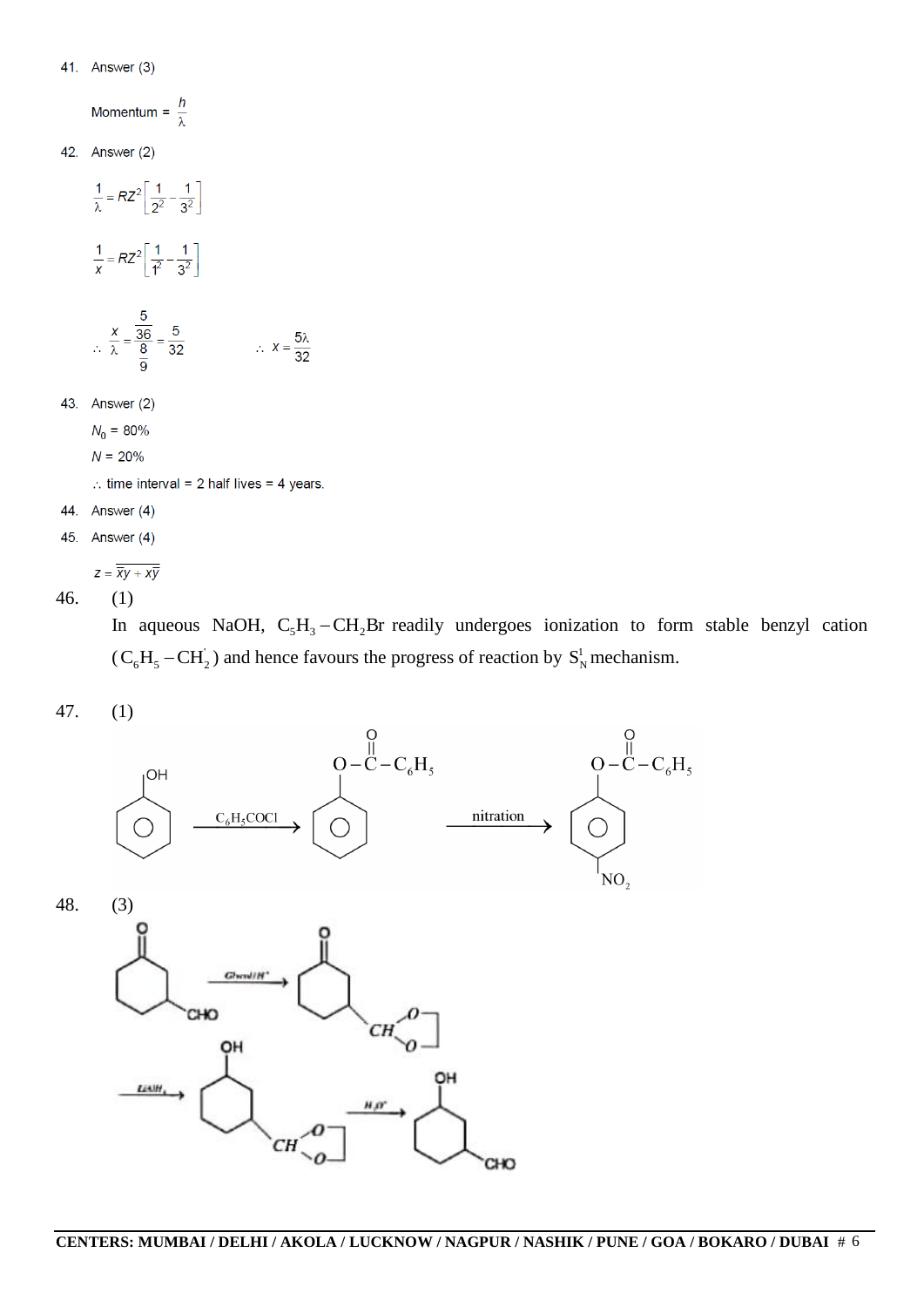49. (2)

$$
CH3CHO \xrightarrow{\text{GPT}, M \in \mathcal{B}r} CH3 - CH - CH3
$$
  
\n
$$
OH
$$
  
\n
$$
OH
$$
  
\n
$$
CH3CO4
$$
  
\n
$$
CH3 - CH = CH3
$$
  
\n
$$
CH3 - CH = CH3
$$
  
\n
$$
CH3 - CH2 - CH2 - CH2 - OH
$$
  
\n
$$
CH3 - CH2 - CH2 - OH
$$
  
\n
$$
CH3 - CH2 - CH2 - OH
$$
  
\n
$$
CH3 - CH2 - CH2 - OH
$$
  
\n
$$
CH3 - CH2 - CH2 - OH
$$

50. (4)

 $C_6H_5CH_2OH$  an oxidation gives  $C_6H_5CHO$  and so cannot give iodoform test. No methyl keto group.

51. (1)



52. (2)

$$
\frac{\mathbf{r}_1}{\mathbf{r}_{N_2}} = \sqrt{\frac{2}{M_1}} = \frac{1}{6}
$$

$$
\Rightarrow M. \ W = 72
$$

#### 53. (4)

If positive  $\Delta_t$ H value increases, stability of formed compound decreases.

54. (1)

 $=\Delta G^{\circ} = RT \ln K_{ng}$  $=-2.303$  RT log K<sub>∞</sub>  $=$   $- 8.314 \times 300 \times 2.303 (-14)$  $= 80417$  J/mole

55. (3)

The gaseous mixture contains 40%  $Cl_2$  and 40%  $\text{PCl}_3$ , since they are produce in 1 : 1 mole ratio, the PCl<sub>5</sub>% is  $100 - 2 \times 40 = 20$ %. For ideal gas mole % = Volume % 5 PCl<sub>5</sub>  $\approx$  P<sub>PCl<sub>5</sub></sub> = 2×0.40 = 0.8 atm<br>PCl<sub>5</sub> = 2×0.2 = 0.4 atm  $PCl_5 = 2 \times 0.2 = 0.4$  atm

$$
K_{p} = \frac{P_{PCl_s} . P_{Cl_2}}{P_{PCl_s}} = \frac{0.8 \times 0.8}{0.4} = 1.6 \text{ atm}
$$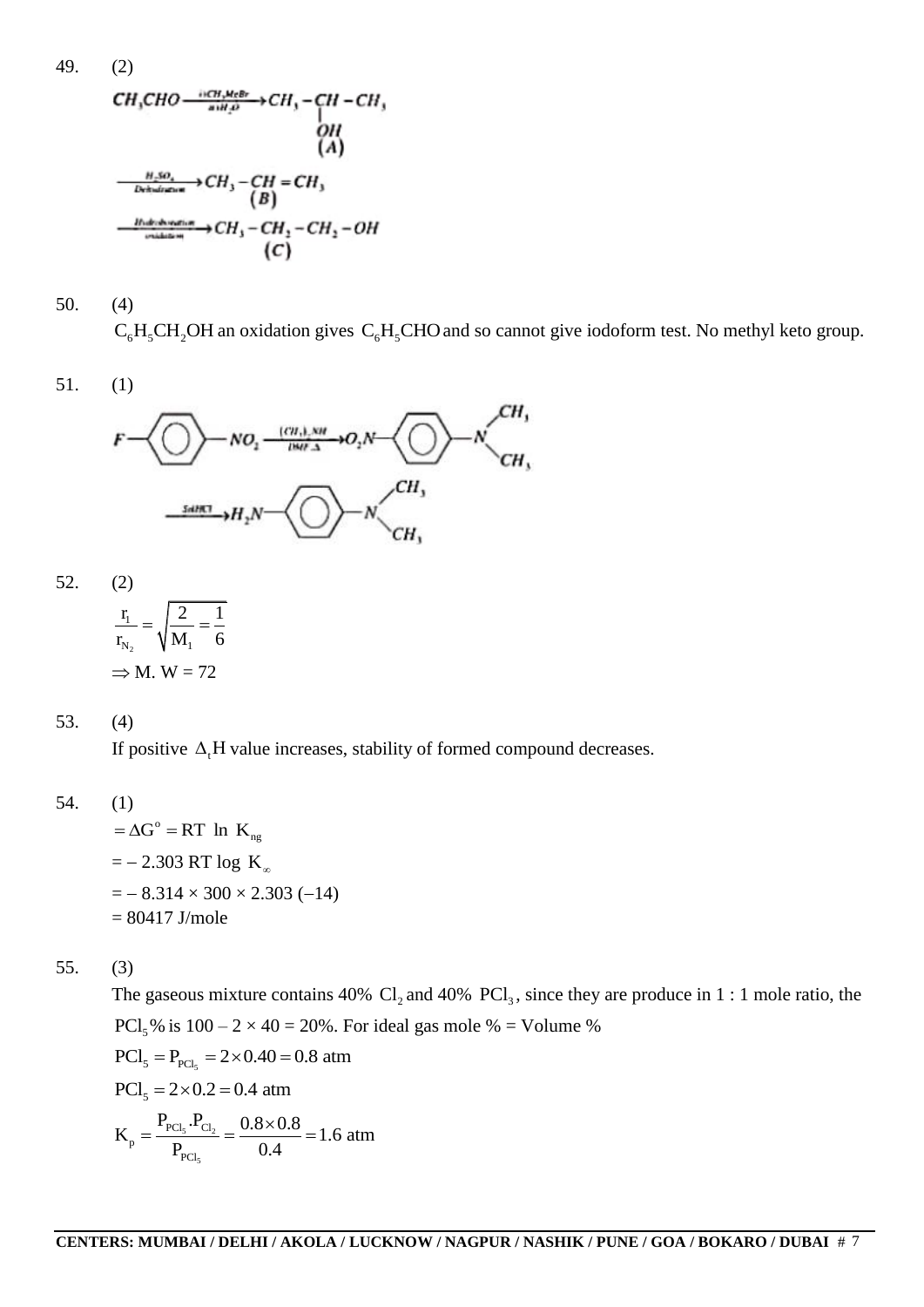56. (1) Let solubility of  $Ag_2CO_3$  in presence of  $Na_2CO_3$  is x Let solubility of  $\text{Ag}_2\text{CO}_3$  in presence<br>  $\text{Ag}_2\text{CO}_{3(x)} \rightleftharpoons 2\text{Ag}^+(aq) + \text{CO}_3^{2-}(aq)$ <br>  $\text{g}_{x+0.1}^{2-}(aq)$  $K_{sp} = [Ag^+]^2 [CO_3^{2-}]$  $=$ 

$$
K_{sp} = [Ag']^{-}[CO_{3}^{-}]
$$
  
 
$$
4 \times 10^{-13} = (2x)^{2} \times 0.1
$$
  
 
$$
x = 10^{-6}
$$

$$
57. (1)
$$

Rate = K[A<sub>2</sub>]<sup>a</sup>[B<sub>2</sub>]<sup>b</sup>  
\n0.04 = K (0.2)<sup>a</sup> (0.2)<sup>b</sup> ... (i)  
\n0.04 = K (0.1)<sup>a</sup> (0.4)<sup>b</sup> ... (ii)  
\n0.08 = K (0.2)<sup>a</sup> (0.4)<sup>b</sup> ... (iii)  
\n
$$
\frac{(i)}{(iii)} \Rightarrow \frac{1}{2} = \left(\frac{1}{2}\right)^{b}; b = 1
$$
\n
$$
\frac{(i)}{(ii)} \Rightarrow 1 = 2^{n} \times \left(\frac{1}{2}\right)^{b}; a = 1
$$

58. (1)

9 gm → 1F  
\n1.8 g → ?  
\n
$$
= \frac{1.8 \times 1}{9} = 0.2F
$$
\n2 faraday liberates → 22.4 litres of Cl<sub>2</sub> at STP  
\n0.2 faraday liberates → ?

$$
= \frac{0.2 \times 22.4}{2} = 2.24L
$$

59. (4)  
\n
$$
\Delta G^{\circ} = -nFE_{cell}^{\cdot}
$$
\n
$$
\Delta G^{\circ} = (-3 \times 96500 \times 1.50)
$$
\n
$$
= -434.25 \text{ KJ}
$$

60. (4)

$$
\Delta i = 1 + \alpha (n - 1)
$$
  
T = (1 + 3 × 0.9) × 0.52 × 0.1  
T = 373.19 K

61. (4)

No. of X particles per unit cell  $=$  4 No. of Y particles = 4. No. of Z particles =  $8$ Along one body diagonal 2x atoms from 2 corners, one Y particles and 2Z particles will be removed. So effective no. of X particles in a unit cell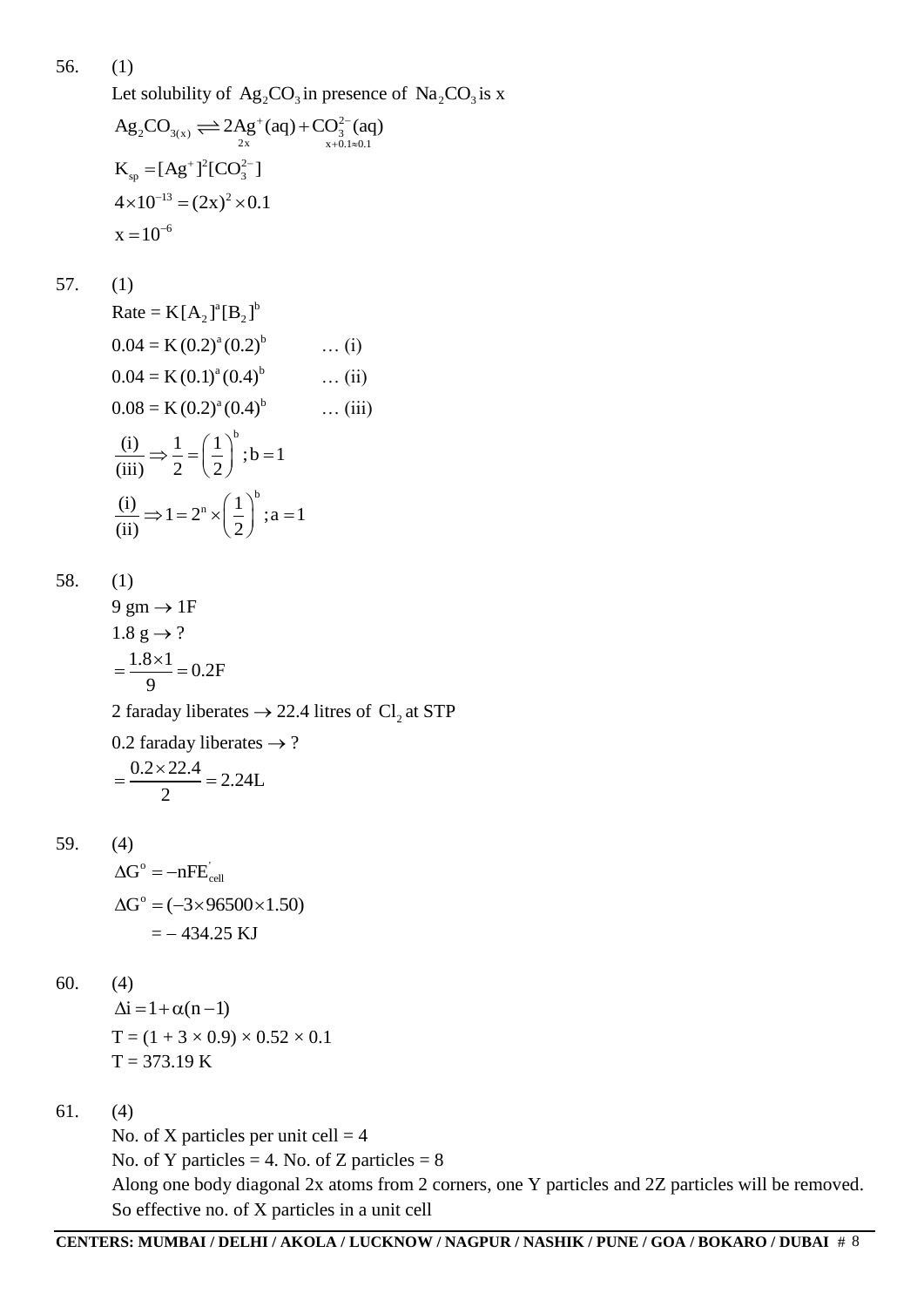$$
= 4 - \frac{1}{8} \times 2 = \frac{15}{4}
$$

Effective no. of Y particles in a unit cell

 $= 4 - 1 = 3$ 

Effective no. of "Z" particles in a unit cell

$$
= 8 - 2 = 6
$$
  
X: Y: Z,  $\frac{15}{4}$ : 3: 6, 5: 4: 8

62. (1)

 $Fe(OH)$ <sub>3</sub> is a positive sol. Hence, greater the charge on anion more is the coagulation power.

63. (3)  
\n
$$
B_2H_6 + 2KOH + 2H_2O \rightarrow 2KBO_2 + 6H_2
$$

$$
64. (3)
$$

$$
P_4 + 10Cl_2 \to 4 PCl_5
$$
  
PCl<sub>5</sub> + 4H<sub>2</sub>O  $\to$  H<sub>3</sub>PO<sub>4</sub> + 5HCl

65. (4)

Three geometrical isomers are possible, but SCN<sup>-</sup> is an ambidentate ligand, so two linkage isomers are possible for each geometrical isomers.

## 66. (3)

It is due to stable  $3d<sup>3</sup>$  configuration

# 67. (1)

 $C_2O_4^{2-}$  and 'en' bidentate ligands 'O<sub>2</sub>' is monodentate ligand

# 68. (1)

"4" monodentate ligands and one bidentate ligands are present so coordination number is "6"  $Cr^{3+} \rightarrow 3d^3 \rightarrow No.$  of 'd' electrons = 3 No. of unpaired 'd' electron  $=$  3

# 69. (2)

Molecular forces more for fibres and less for rubbers

70. (4)  
\n
$$
{}^{+6}_{CfO_{g(x)}} + 2HCl_{(g)} \rightarrow {}^{+6}_{CfO_2Cl_{2(\ell)}} + H_2O_{2(\ell)}
$$

71. (2)

 $(NH_4)_2$   $Cr_2O_{7(s)} \longrightarrow N_{2(g)} + H_2O_{(g)} + Cr_2O_5$ (orange solid) (diamagnetic) (green)  $4Na_2Cr_2O_7 \longrightarrow 4Na_2CrO_4+2Cr_2O_3+3O_2$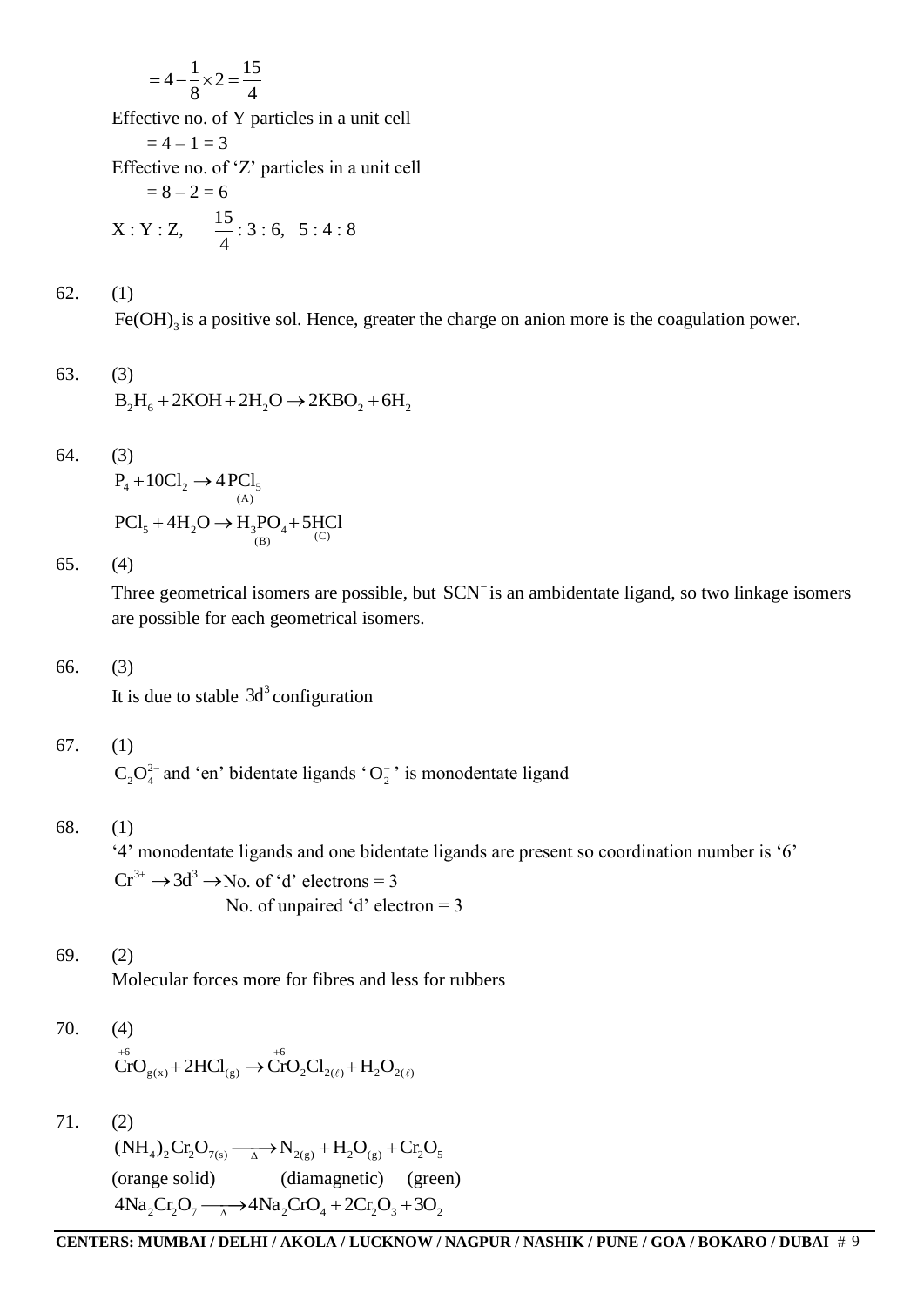72. (1)





Compound (ii) has chiral carbon and compound (iii) is allene

- 74. (4) Carboxylic acid is more acidic than phenol Phenol is more acidic than alcohol
- 75. (1)

Phenolic compounds give colour test with neu.  $\text{FeCl}_3$ 

76. (3)

$$
CH3-CH-CH2-CH3—sk. KOH (CH2=CH. CH2-CH3+CH3-CH=CH-CH3
$$

(cis & trans)

77. (2)





78. (1)

In fructose keto group is converted into aldehyde through enolisation in presence of base

79. (2)

A nona peptide contains nine amino acids and "8" peptide linkages

80. (4)

2 – nitrophenol is steam volatile where as 4 – nitrophenol is not steam volatile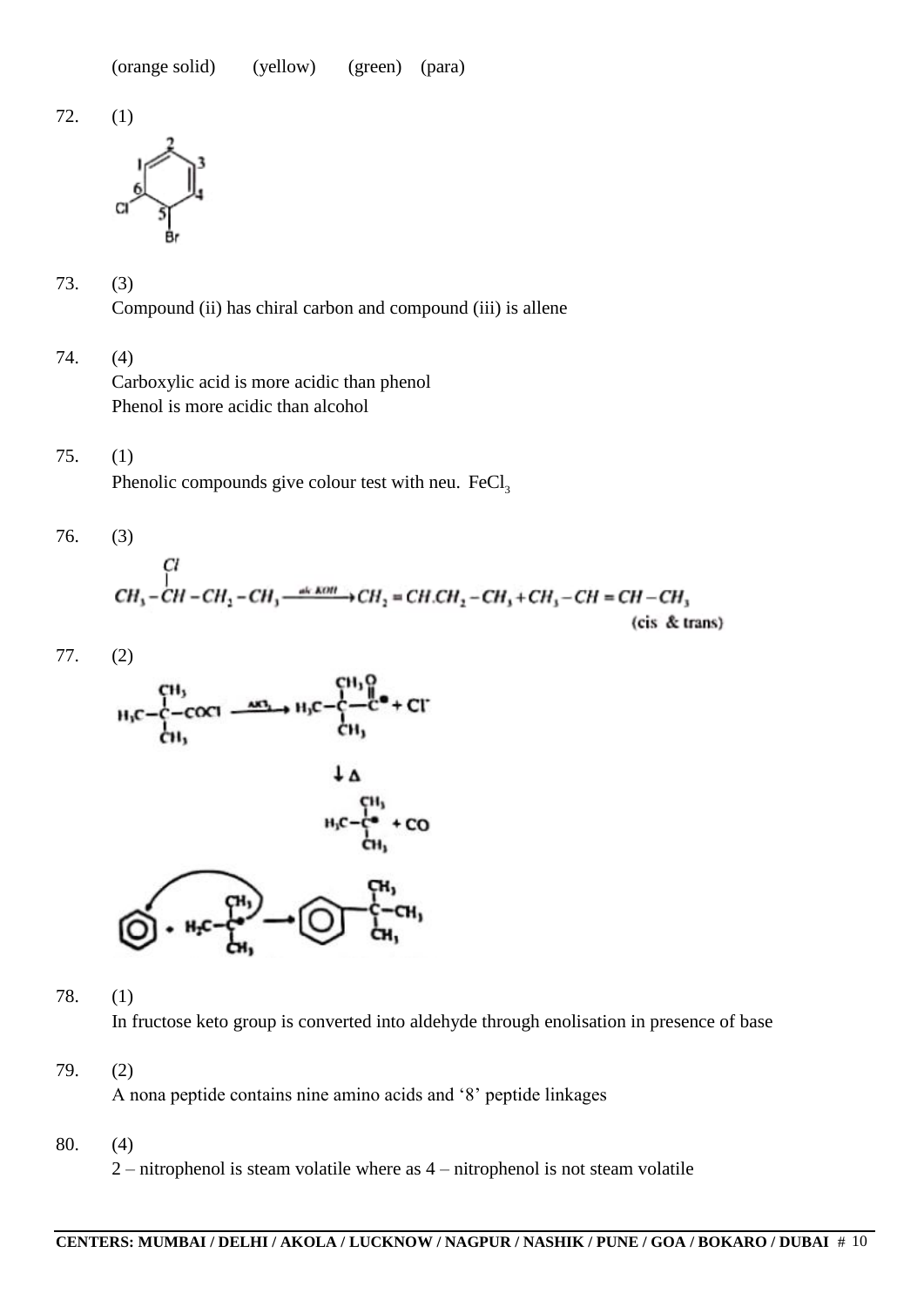81. (1)

 $BaCl<sub>2</sub> + H<sub>2</sub>SO<sub>4</sub> \rightarrow BaSO<sub>4</sub> + 2HCl$  one mole of  $BaCl<sub>2</sub>$  reacts with one mole of  $H<sub>2</sub>SO<sub>4</sub>$ . Hence 0.5 mole will react with 0.5 mole of  $H_2SO_4$  i.e.,  $BaCl_2$  is limiting reagent.

$$
82. (1)
$$

$$
E_{\mu^{2^*}} = E_{\mu} \times Z^2 = \frac{E_{\mu t^{2^*}}}{E_{\mu t}} = Z^2 = 3^2 = 9
$$

83. (3)

Size of isoelectronics decreases with increasing atomic number

84. (4)

 $H_3N: +H^+ \to [H_3N \to H]^+$ ; it is a coordinate bond formation

85. (3)  
\n
$$
49^3
$$
  
\n $49^3$   
\n $49^3$   
\n $49^3$   
\n $49^3$   
\n $49^3$   
\n $49^3$   
\n $49^3$   
\n $49^3$   
\n $49^3$   
\n $49^3$   
\n $49^3$   
\n $49^3$   
\n $49^3$   
\n $49^3$   
\n $49^3$   
\n $49^3$   
\n $49^3$   
\n $49^3$   
\n $49^3$   
\n $49^3$   
\n $49^3$   
\n $49^3$   
\n $49^3$   
\n $49^3$   
\n $49^3$   
\n $49^3$   
\n $49^3$   
\n $49^3$   
\n $49^3$   
\n $49^3$   
\n $49^3$   
\n $49^3$   
\n $49^3$   
\n $49^3$   
\n $49^3$   
\n $49^3$   
\n $49^3$   
\n $49^3$   
\n $49^3$   
\n $49^3$   
\n $49^3$   
\n $49^3$   
\n $49^3$   
\n $49^3$   
\n $49^3$   
\n $49^3$   
\n $49^3$   
\n $49^3$   
\n $49^3$   
\n $49^3$   
\n $49^3$   
\n $49^3$   
\n $49^3$   
\n $49^3$   
\n $49^3$   
\n $49^3$   
\n $49^3$   
\n

- 86. (3)  $KO<sub>2</sub>$  has  $K<sup>+</sup>O<sub>2</sub><sub>2</sub>$  structure having one unpaired electron.
- 87. (1)

10 vol.  $H_2O_2$  means that 1 ml  $H_2O_2$  gives 10 ml  $O_2$ . Thus 50 ml  $H_2O_2$  will give 500 ml  $O_2$ 

## 88. (2)

Rain water combines with oxides of sulphur forms  $H_2SO_4$ 

89. (1)

G.E.W. of N<sub>2</sub> = 
$$
\frac{M}{6} = \frac{28}{6} = E_2
$$
, G.E.W of NH<sub>3</sub> =  $\frac{M}{3} = \frac{17}{3} = E_1$   
\n $E_1 - E_2 = \frac{17}{3} - \frac{28}{6} = \frac{34 - 28}{6} = \frac{6}{6} = 1$ 

90. (3)

XeO<sup>4</sup> contains 8 bonds so "8" unpaired electrons required

$$
Xe \rightarrow 4d^{10} \qquad \qquad \boxed{1} \qquad \boxed{2p^6}
$$
  
In 4<sup>th</sup> excited state  

$$
5s^1 \qquad 5p^3 \qquad 5d^4
$$
  

$$
\boxed{1}
$$
  

$$
\boxed{1111}
$$
  

$$
\boxed{11111}
$$
  

$$
\boxed{111111}
$$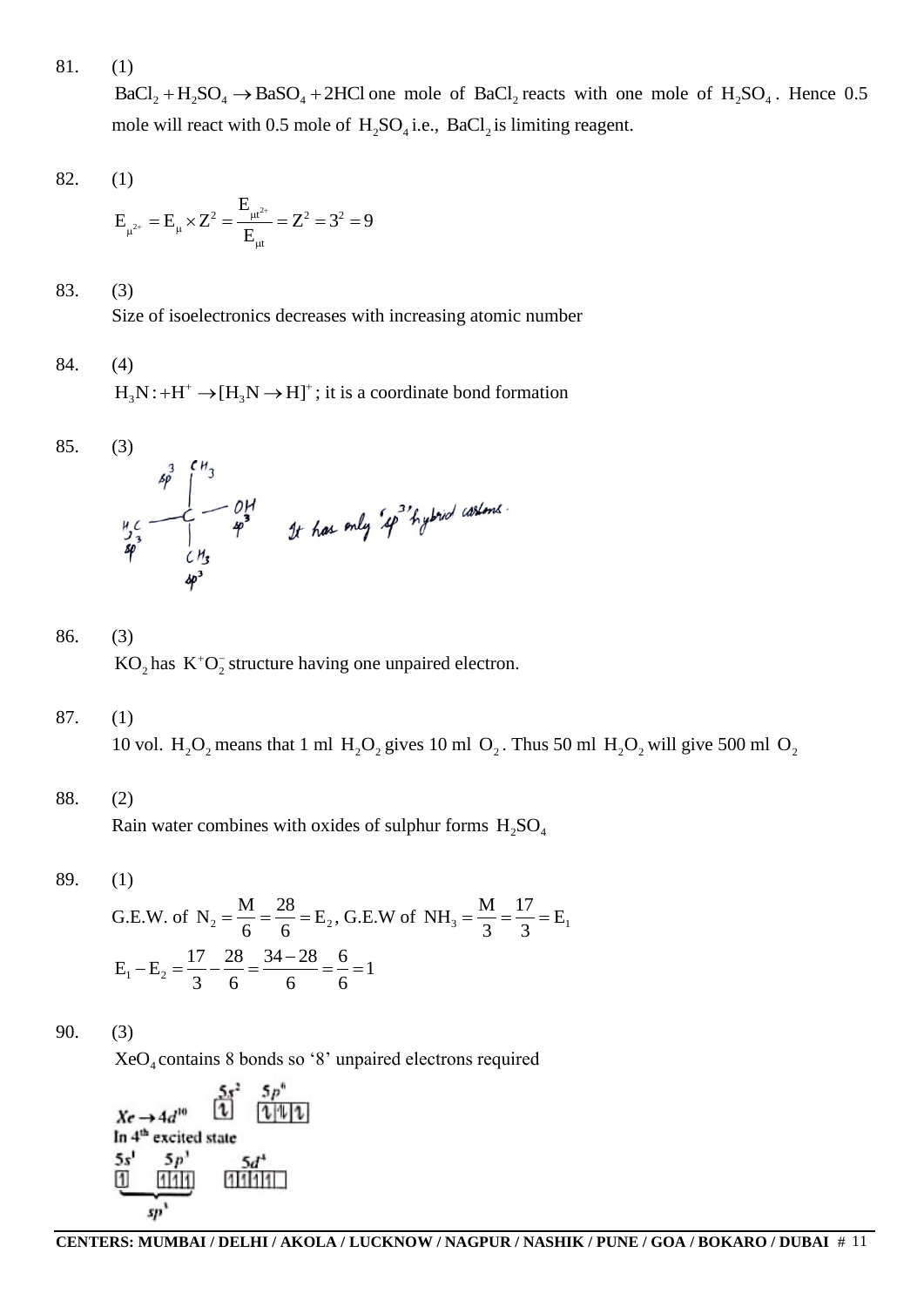- 91. (Based on characteristics, all living organisms can be classified into different taxa. This process of classification is taxonomy. Hence, characterisation, identification, classification and nomenclature are the processes that are basic to taxonomy.)
- 92. (The colonies of cyanobacteria are generally surrounded by gelatinous sheath. Some of these organisms can fix atmospheric nitrogen in specialised cells called heterocysts, e.g., *Nostoc* and *Anabaena*.)
- 93. (In diatoms the cell walls form two thin overlapping shells, which fit together as in a soap box.)
- 94. (Numerical Taxonomy, carried out using computers is based on all observable characteristics. Number and codes are assigned to all the characters and the data are then processed. Cytotaxonomy that is based on cytological information like chromosome number, structure, behaviour. Chemotaxonomy uses the chemical constituents of the plant to resolve confusions, are also used by taxonomists these days.)
- 95. (The plant shown in figure is *Ginkgo* with a dwarf shoot, a long shoot and seeds.)
- 96. (Centrioles are absent in plant cells. The middle lamella is the layer mainly of calcium pectate which holds the different neighbouring cells together.)
- 97. (Depending on the ease of extraction, membrane proteins can be classified as integral and peripheral. Peripheral proteins lie on the surface of membrane while the integral proteins are partially or totally buried in the membrane.)
- 98. (Nuclear DNA or genetic material of the cell is present in nucleus which condenses as chromosomes during cell division. Mitochondria and plastids also have their own DNA.)
- 99. (The stage between the two meiotic divisions is called interkinesis and is generally short lived. There is no replication of DNA during interkinesis. Interkinesis is followed by prophase II of meiosis.)
- 100. (After each round of division in 1 minute, the number of cells will double.)
- 101. (A middle prominent vein, which is known as the midrib. Veins provide rigidity to the leaf blade and act as channels of transport for water, minerals and food materials. The shape, margin, apex, surface and extent of incision of lamina varies in different leaves.)
- 102. (In epigynous flowers, the margin of thalamus grows upward enclosing the ovary completely and getting fused with it, the other parts of flower arise above the ovary. Hence, the ovary is said to be inferior as in flowers of guava and cucumber, and the ray florets of sunflower.)
- 103. (When more than one carpel is present, they may be free (as in lotus and rose) and are called apocarpous. They are termed syncarpous when carpels are fused, as in mustard and tomato.)
- 104. (In the spring season, cambium is very active and produces a large number of xylary elements having vessels with wider cavities. The wood formed during this season is called spring wood or early wood. In winter, the cambium is less active and forms fewer xylary elements that have narrow vessels, and this wood is called autumn wood or late wood.)
- 105. (Vessel is a long cylindrical tube-like structure made up of many cells called vessel members, each with lignified walls and a large central cavity. The vessel cells are also devoid of protoplasm. Vessel members are interconnected through perforations in their common walls. The presence of vessels is a characteristic feature of angiosperms.)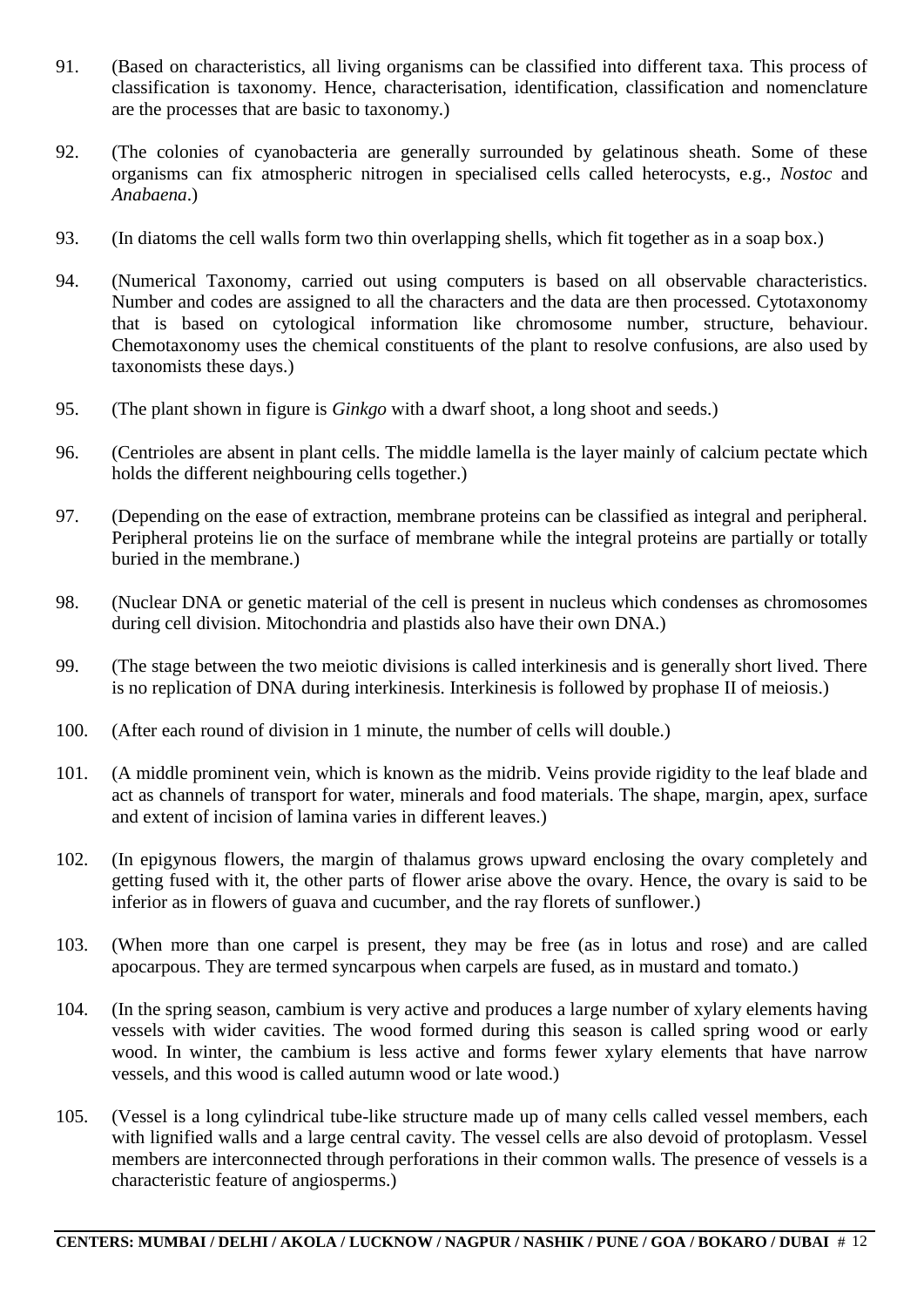- 106. (All statements are correct.)
- 107. (In flaccid cell, water potential is equal to solute potential and pressure potential of flaccid cell is zero.)
- 108. (Cell wall and intercellular space represents apoplast while symplast is interconnected system of protoplasm of adjacent cells through plasmodesmata.)
- 109. (Ammonia is first oxidised to nitrite by the bacteria *Nitrosomonas* and/or *Nitrococcus*. The nitrite is further oxidised to nitrate with the help of the bacterium *Nitrobacter*. These steps are called nitrification. *Thiobacilus* and *Pseudomonas* are denitrifying bacteria.)
- 110. (Joseph Priestley discovered oxygen. Ingenhousz showed that sunlight is essential to the plant process that somehow purifies the air fouled by burning candles or breathing animals. Julius von Sachs found that the green parts in plants is where glucose is made, and that the glucose is usually stored as starch. Cornelius van Neil based on his studies of purple and green bacteria, demonstrated that photosynthesis is essentially a light-dependent reaction in which hydrogen from a suitable oxidisable compound reduces carbon dioxide to carbohydrates.)
- 111. (The diagram shown Z-scheme of light reactions or non-cyclic electron transfer. "A" and "D" are PS-II and PS-I, respectively. "B" is an electron acceptor while "C" indicates NADPH which is formed due to addition of electrons to NADP<sup>+</sup>.)
- 112. (The breakdown of proton gradient that leads to the synthesis of ATP. The gradient is broken down due to the movement of protons across the membrane to the stroma through the transmembrane channel of the  $CF_0$  of the ATP synthase. The ATP synthase enzyme consists of two parts: one called the  $CF_0$  is embedded in the thylakoid membrane and forms a transmembrane channel that carries out facilitated diffusion of protons across the membrane. The other portion is called  $CF_1$  and protrudes on the outer surface of the thylakoid membrane on the side that faces the stroma. The breakdown of the gradient provides enough energy to cause a conformational change in the  $CF_1$  particle of the ATP synthase, which makes the enzyme synthesise several molecules of energy packed ATP.)
- 113. (F<sub>1</sub> is peripheral membrane protein while  $F_0$  is integral membrane protein of ATP synthase. Pyruvate dehydrogenase complex is present in mitochondrial matrix which performs oxidative decarboxylation of pyruvate. Cyctochrome  $bc_1$  is a part of complex III located on inner mitochondrial membrane.)
- 114. (Electron carriers are located on the inner mitochondrial membrane in a specific sequence and function during terminal electron transport in aerobic respiration. The cytochrome proteins are important electron carriers. These carriers are arranged in the order  $Co.O \rightarrow cvt.b.c<sub>1</sub> \rightarrow cvt.c \rightarrow$  $cyt.a,a_3.)$
- 115. (Although the aerobic process of respiration takes place only in the presence of oxygen, the role of oxygen is limited to the terminal stage of the process. Yet, the presence of oxygen is vital, since it drives the whole process by removing hydrogen from the system. Oxygen acts as the final hydrogen acceptor.)
- 116. (There are certain seeds which fail to germinate even when external conditions are favourable. Such seeds are understood to be undergoing a period of dormancy which is controlled not by external environment but are under endogenous control or conditions within the seed itself.)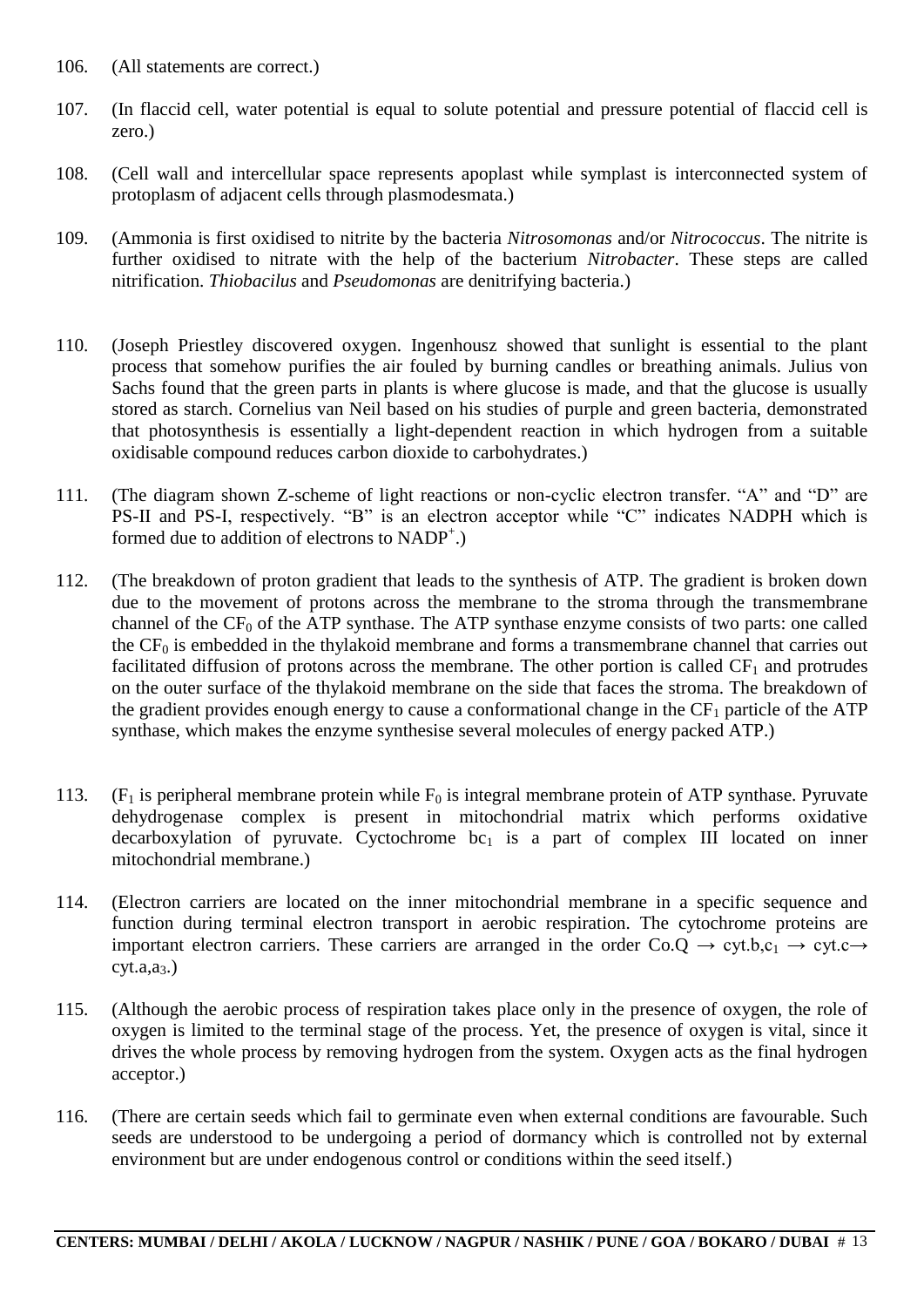- 117. (H.H. Cousins (1910) confirmed the release of a volatile substance from ripened oranges that hastened the ripening of stored unripened bananas. Later this volatile substance was identified as ethylene, a gaseous PGR. Ethylene is highly effective in fruit ripening.)
- 118. (Leaves are the sites of perception of length of photoperiod. Hence, the SDP with at least one intact leaf exposed to the photoperiod of less than 15.6 hours will show induction of flowering. Defoliated plants or plants exposed to the photoperiod more than the critical photoperiod for the SDP will remain vegetative.)
- 119. (Gametes are haploid cells. The gametes in diploid organisms are produced by meiosis while in haploid organisms, they are produced by mitosis.)
- 120. (If both male and female flowers are present on the same plant such as castor and maize (monoecious), it prevents autogamy but not geitonogamy. In several species such as papaya, male and female flowers are present on different plants, that is each plant is either male or female (dioecy). This condition prevents both autogamy and geitonogamy.)
- 121. (A typical stamen has a long and slender stalk called the filament, and the terminal, generally bilobed structure, called the anther. The proximal end of the filament is attached to the thalamus or the petal of the flower.)
- 122. (The synergids have special cellular thickenings at the micropylar tip called filiform apparatus, which play an important role in guiding the pollen tubes into the synergid.)
- 123. (One copy of each allele will enter in one gamete.)
- 124. (The cross in the question can be considered to be  $Tt \times tt$ . This cross will produce 50%.)
- 125. (The monohybrid test cross, for example, can be  $Tt \times tt$ . This cross will have 1 : 1 ratio.)
- 126. (A typical nucleosome contains 200 bp of DNA helix. Hence, in a human somatic cell with  $6.6 \times 10^9$ bp DNA, there will be  $3.3 \times 10^7$  nucleosomes.)
- 127. (A typical nucleosome contains 200 bp of DNA helix.)
- 128. (The diagram shown is of transcription. 3" Poly-A tail, 5" G-cap and intron splicing are characteristics of eukaryotic transcription.)
- 129. (It has been possible to develop an iron-fortified rice variety containing over five times as much iron as in commonly consumed varieties.)
- 130. (Wheat variety, Atlas 66, having a high protein content, has been used as a donor for improving cultivated wheat.)
- 131. (*Trichoderma* is a fungus which produces cyclosporin A, an immunisuppressive agent. *Bacillus thuringiensis* spores are mixed in water and sprayed to vulnerable plants like brassicas and fruit trees. Baculoviruses are pathogens that attack insects and other arthropods. The majority of baculoviruses used as biological control agents are in the genus *Nucleopolyhedrovirus.* These viruses are excellent candidates for species-specific, narrow spectrum insecticidal applications.)
- 132. (Beetle with red and black markings the Ladybird, and Dragonflies are useful to get rid of aphids and mosquitoes, respectively.)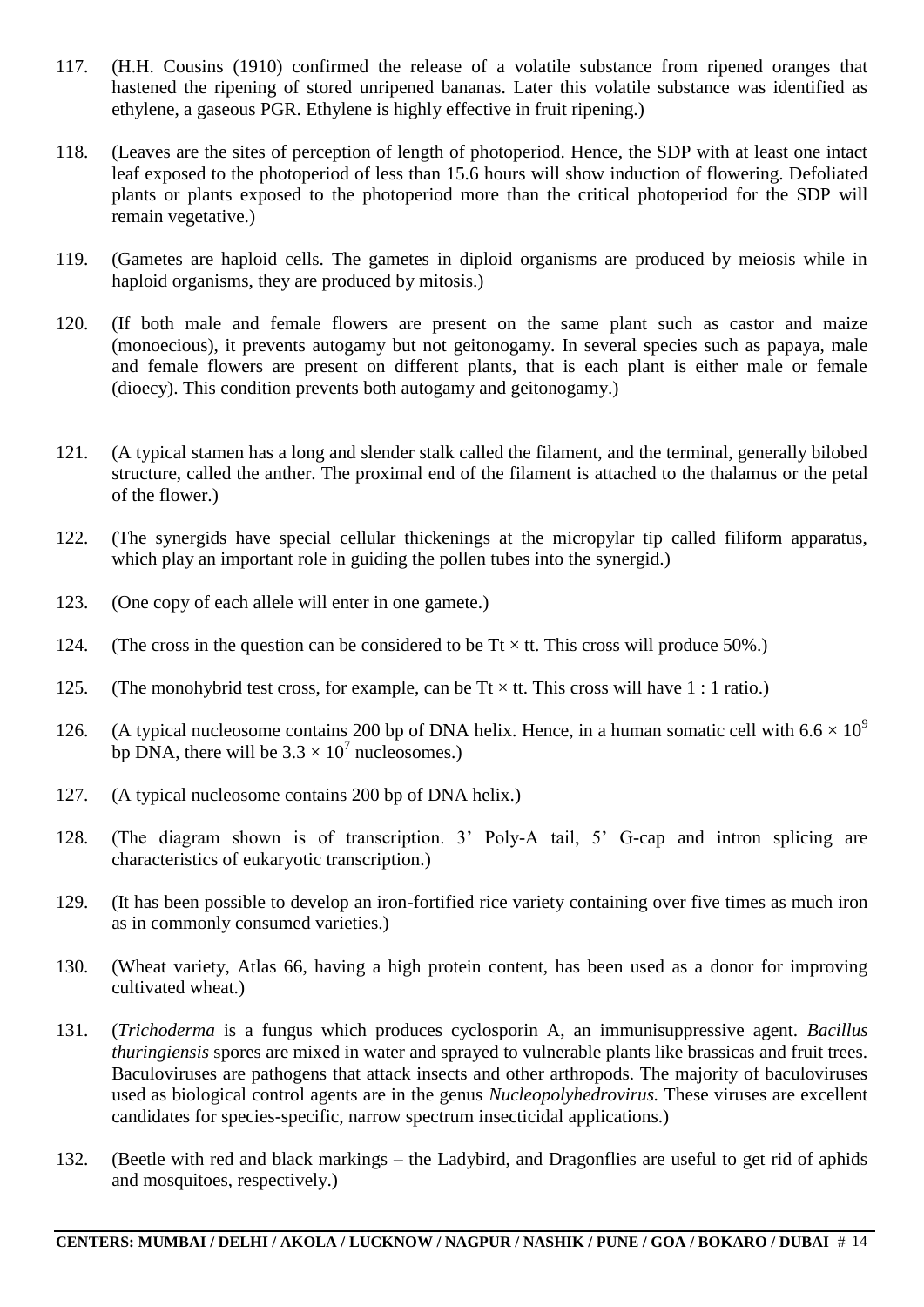- 133. (The diagram represents the response of internal environment of organisms to changing external environment. "A" indicates conformers; "B" indicates regulators while "C" represents partial regulators.)
- 134. (Allen"s rule states that mammals from colder climates generally have shorter ears and limbs to minimise heat loss.)
- 135. ("C" and "D" are both consumers of "A" and "B" and hence at higher trophic level than A and B. In an ecosystem, there is a sharp decrease in biomass at higher trophic levels.)
- 136. (Phytoplankton are pioneer species in hydrarch succession. These are followed by submerged plant stage then submerged free floating plant stage which is replaced by reed swamp stage which in turn is replaced by marsh-meadow stage. Marsh-meadow stage is replaced by scrub stage which is finally replaced by climax community of forest with mesic conditions.)
- 137. (For frugivorous (fruit-eating) birds and mammals in the tropical forests of different continents, the slope is found to be 1.15.)
- 138. (David Tilman performed long-term ecosystem experiments using outdoor plots. Tilman found that plots with more species showed less year-to-year variation in total biomass. He also showed that in his experiments, increased diversity contributed to higher productivity.)
- 139. (In human eye, cornea absorbs UV-B radiation, and a high dose of UV-B causes inflammation of cornea, called snow-blindness.)
- 140. (The diagram shows relative contribution of various greenhouse gases to total global warming. Maximum contribution of 60% is by carbon dioxide shown as "B" in the diagram followed by methane,  $20\%$  and  $N_2O$ ,  $6\%$ .)
- 141. Epithelial tissue has a free surface, which faces either a body fluid or the outside environment and thus provides a covering or a lining for some part of the body. The cells are compactly packed with little intercellular matrix.
- 142. The cuboidal epithelium is commonly found in ducts of glands and tubular parts of nephrons in kidneys. Ciliated epithelium is mainly present in the inner surface of hollow organs like bronchioles and fallopian tubes. The columnar epithelium is found in the lining of stomach and intestine. The squamous epithelium is found in the walls of blood vessels and air sacs of lungs. Compound epithelium covers the dry surface of the skin, the moist surface of buccal cavity, pharynx, inner lining of ducts of salivary glands and of pancreatic ducts.
- 143. A is anterior aorta, B is alary muscles and C indicate chambers of heart in the circulatory system of cockroach.
- 144. Skin is moist and without scales. The members of subphylum Vertebrata possess notochord during the embryonic period. The notochord is replaced by a cartilaginous or bony vertebral column in the adult. All living members of the super class Agnatha and class Cyclostomata are ectoparasites on some fishes. They have cartilagenous exoskeleton. Some examples of Cyclostomaes are *Petromyzon*  (Lamprey) and *Myxine* (Hagfish).
- 145. Some of the Chondrichthyes have electric organs (e.g., *Torpedo*) and some possess poison sting (e.g., *Trygon*).
- 146. (Prawn, scorpion, dragonfly and silver fish belong to Phylum Arthropoda which is characterized by presence of chitinous exoskeleton and jointed appendages.)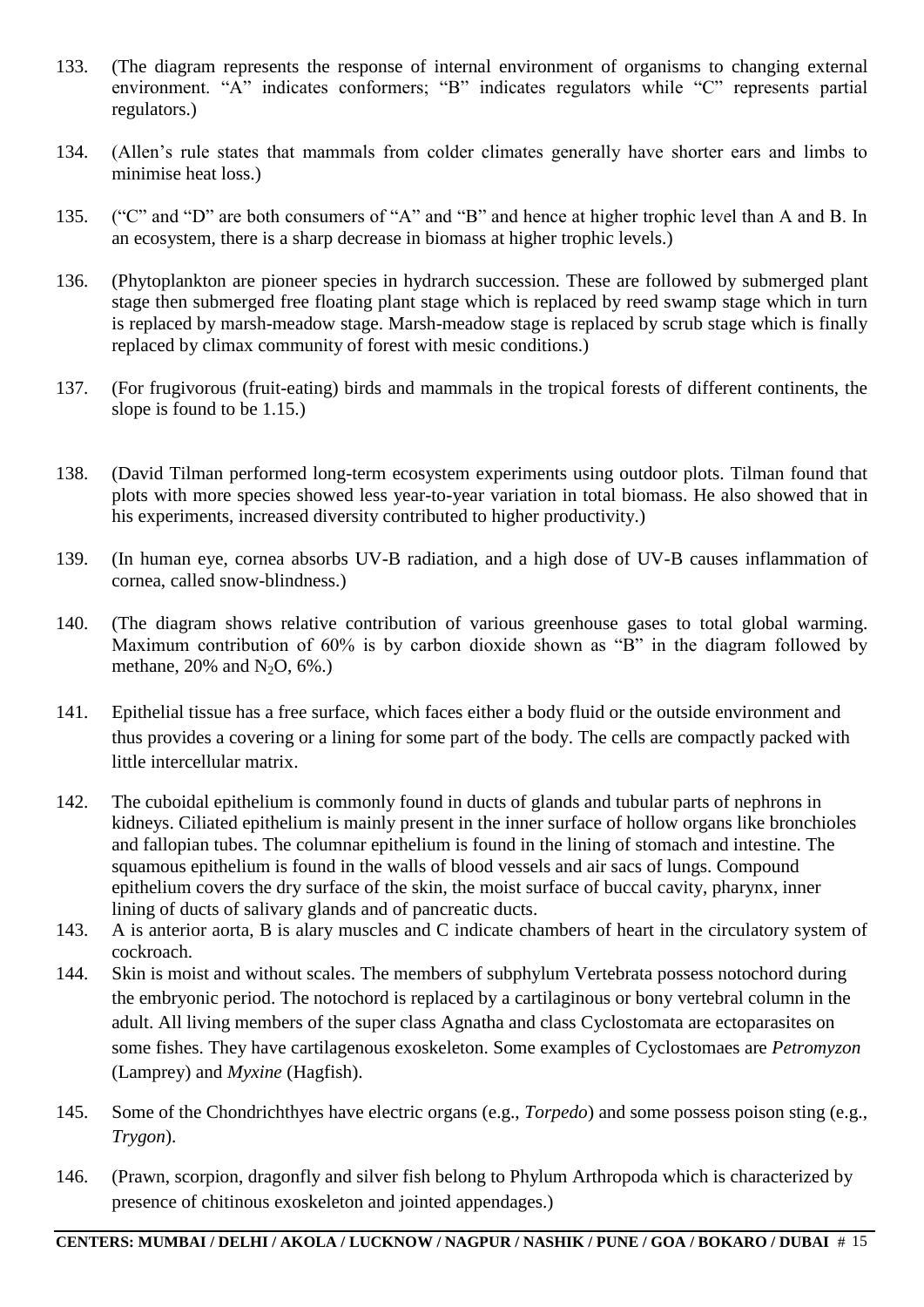- 147. (A: *Petromyzon*; B: *Scoliodon*; C: *Pristis* and D: *Hippocampus* are all marine. E: *Catla* is a freshwater fish.)
- 148. (Enzymes which catalyse oxidoreduction between two substrates are classified as oxidoreductases. Enzymes catalysing a transfer of a group other than hydrogen between a pair of substrate are classified as transferases. Isomarases bring about inter-conversions of optical, geometric or positional isomers. Hydrolases are the enzymes catalysing hydrolysis of ester, ether, peptide, glycosidic, C-C, C-halide or P-N bonds.)
- 149. (Substrate concentration at which the reaction attains half of its maximum velocity is called as Michelis-Menten constant or  $K_{m}$ .)
- 150. (They are first incorporated into small droplets called micelles which move into the intestinal mucosa. They are re-formed into very small protein coated fat globules called the chylomicrons which are transported into the lymph vessels (lacteals) in the villi.)
- 151. (The bile duct and the pancreatic duct open together into the duodenum as the common hepatopancreatic duct which is guarded by a sphincter called the sphincter of Oddi.)
- 152. (Presence of residual volume of air in the lungs if baby died after birth can be detected by putting a piece of infant"s lung in water. If it floats, it has residual air in it which is possible only if baby inspired and hence, after birth.)
- 153. (Binding of oxygen with haemoglobin is primarily related to partial pressure of  $O_2$ . Partial pressure of CO2, hydrogen ion concentration and temperature are the other factors which can interfere with this binding.)
- 154. (The QRS complex represents the depolarisation of the ventricles, which initiates the ventricular contraction. The contraction starts shortly after Q and marks the beginning of the systole.)
- 155. (During each cardiac cycle two prominent sounds are produced which can be easily heard through a stethoscope. The first heart sound (lub) is associated with the closure of the tricuspid and bicuspid valves whereas the second heart sound (dub) is associated with the closure of the semilunar valves. These sounds are of clinical diagnostic significance.)
- 156. (The diagram shows longitudinal section of human kidney. "A" is the outer region, called cortex; "B" indicates medullary pyramid; "C" shows renal calyx and "D" shows renal pelvis.)
- 157. (Each kidney has nearly one million complex tubular structures called nephrons, which are the functional units. Each nephron has two parts – the glomerulus and the renal tubule.)
- 158. (Thin filaments are made up of actin. Meromyosin, a monomer of myosin, has ATPase activity. Troponin Increase in  $Ca^{+2}$  level during muscle contraction leads to the binding of calcium with a subunit of troponin on actin filaments and thereby remove the masking of active sites for myosin.)
- 159. (The  $8<sup>th</sup>$ , 9<sup>th</sup> and 10<sup>th</sup> pairs of ribs do not articulate directly with the sternum but join the seventh rib with the help of hyaline cartilage.)
- 160. (The inner layer is the retina and it contains three layers of neural cells from inside to outside ganglion cells, bipolar cells and photoreceptor cells. Visible light induces dissociation of the retinal from opsin resulting in changes in the structure of the opsin which produces a signal that generates action potentials in the ganglion cells through the bipolar cells. These action potentials (impulses) are transmitted by the optic nerves)
- 161. ("A" is scala media, "B" is basilar membrane, "C" is tectorial membrane and "D" is Scala tympani.)
- 162. (When a neuron is not conducting any impulse, i.e., resting, the axonal membrane is comparatively more permeable to potassium ions  $(K^+)$  and nearly impermeable to sodium ions  $(Na^+)$ . When a stimulus is applied, the membrane at the site becomes freely permeable to  $Na<sup>+</sup>$ . This leads to a rapid influx of Na+ followed by the reversal of the polarity at that site, i.e., the outer surface of the membrane becomes negatively charged and the inner side becomes positively charged. The polarity of the membrane at the site A is thus reversed and hence depolarised.)
- 163. (Prolactin regulates the growth of the mammary glands and formation of milk in them.)
- 164. (Estrogens produce wide ranging actions such as stimulation of growth and activities of female secondary sex organs, development of growing ovarian follicles, appearance of female secondary sex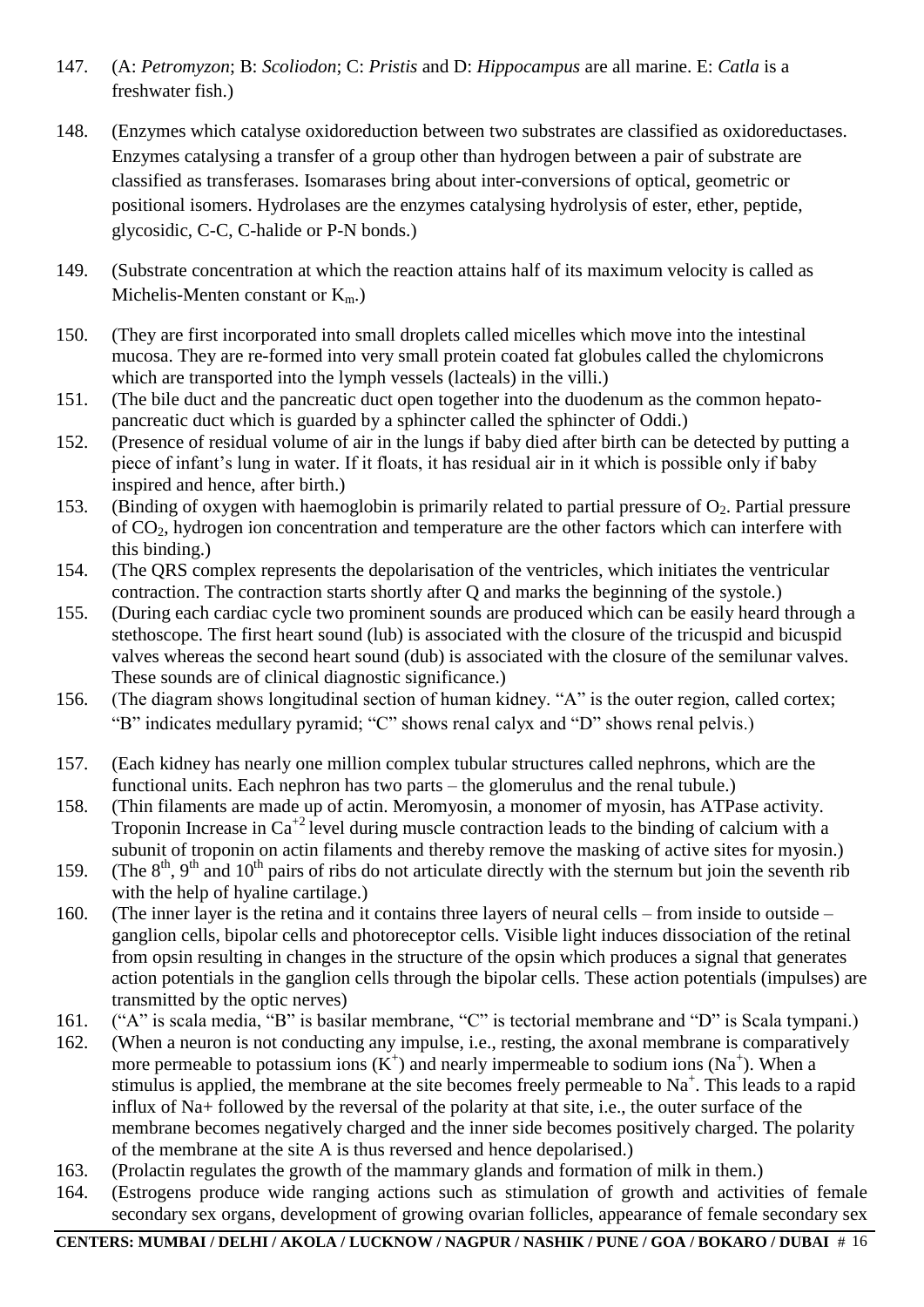characters (e.g., high pitch of voice, etc.), mammary gland development. Estrogens also regulate female sexual behaviour.)

- 165. (In females, LH induces ovulation of fully mature follicles (graafian follicles) and maintains the corpus luteum, formed from the remnants of the graafian follicles after ovulation.)
- 166. (Oogenesis is initiated during the embryonic development stage when a couple of million gamete mother cells (oogonia) are formed within each fetal ovary; no more oogonia are formed and added after birth. These cells start division and enter into prophase-I of the meiotic division and get temporarily arrested at that stage, called primary oocytes. At puberty only 60,000-80,000 primary follicles are left in each ovary. The primary follicles continue their further development from puberty onwards to give rise to functional ova during regular menstrual cycles.)
- 167. (The sperms from seminiferous tubules enter rete testis, then into vasa efferentia from where they are transferred to epididymis, vas deferens, ejaculatory duct and are finally released in the urethra.)
- 168. (The blastomeres in the blastocyst are arranged into an outer layer called trophoblast and an inner group of cells attached to trophoblast called the inner cell mass. The trophoblast layer then gets attached to the endometrium and the inner cell mass gets differentiated as the embryo.)
- 169. (MTPs are considered relatively safe during the first trimester, i.e., upto 12 weeks of pregnancy. Second trimester abortions are much more riskier. Lactational amenorrhea (absence of menstruation) method is based on the fact that ovulation and therefore the cycle do not occur during the period of intense lactation following parturition. This method has been reported to be effective only upto a maximum period of six months following parturition. IUDs are ideal contraceptives for the females who want to delay pregnancy and/or space children. It is one of most widely accepted methods of contraception in India. Administration of progestogens or progestogen-estrogen combinations or IUDs within 72 hours of coitus have been found to be very effective as emergency contraceptives as they could be used to avoid possible pregnancy due to rape or casual unprotected intercourse.)
- 170. (Infertility cases either due to inability of the male partner to inseminate the female or due to very low sperm counts in the ejaculates, could be corrected by artificial insemination (AI) technique. In this technique, the semen collected either from the husband or a healthy donor is artificially introduced either into the vagina or into the uterus (IUI – intra-uterine insemination) of the female.)
- 171. (The structure shown in the diagram is of a cannabinoid molecule. Generally taken by inhalation and oral ingestion, these are known for their effects on cardiovascular system of the body.)
- 172. (The yellowish fluid colostrum secreted by mother during the initial days of lactation has abundant antibodies (IgA) to protect the infant. The foetus also receives some antibodies from their mother, through the placenta during pregnancy. These are some examples of passive immunity.)
- 173. (Bacteria like *Streptococcus pneumoniae* and *Haemophilus influenza* are responsible for the disease pneumonia in humans which infects the alveoli (air filled sacs) of the lungs. As a result of the infection, the alveoli get filled with fluid leading to severe problems in respiration.)
- 174. (Comparative anatomy and morphology shows similarities and differences among organisms of today and those that existed years ago. Whales, bats, Cheetah and human (all mammals) share similarities in the pattern of bones of forelimbs. Forelimbs of man and wings of bat are homologous organs.)
- 175. (Figure shows adaptive radiation of marsupials of Australia showing divergent evolution.)
- 176. (The alien piece of DNA has to become a part of a chromosome, which has the ability to replicate. In a chromosome there is a specific DNA sequence called the origin of replication, which is responsible for initiating replication. Therefore, for the multiplication of any alien piece of DNA in an organism it needs to be a part of a chromosome(s) which has a specific sequence known as "origin of replication".)
- 177. (The bacterial cells are made competent by treating them with a specific concentration of a divalent cation, such as calcium. The treatment increases the efficiency with which DNA enters the bacterium through pores in its cell wall.)
- 178. (In mammals, including humans, insulin is synthesised as a pro-hormone (like a pro-enzyme, the pro-hormone also needs to be processed before it becomes a fully mature and functional hormone)